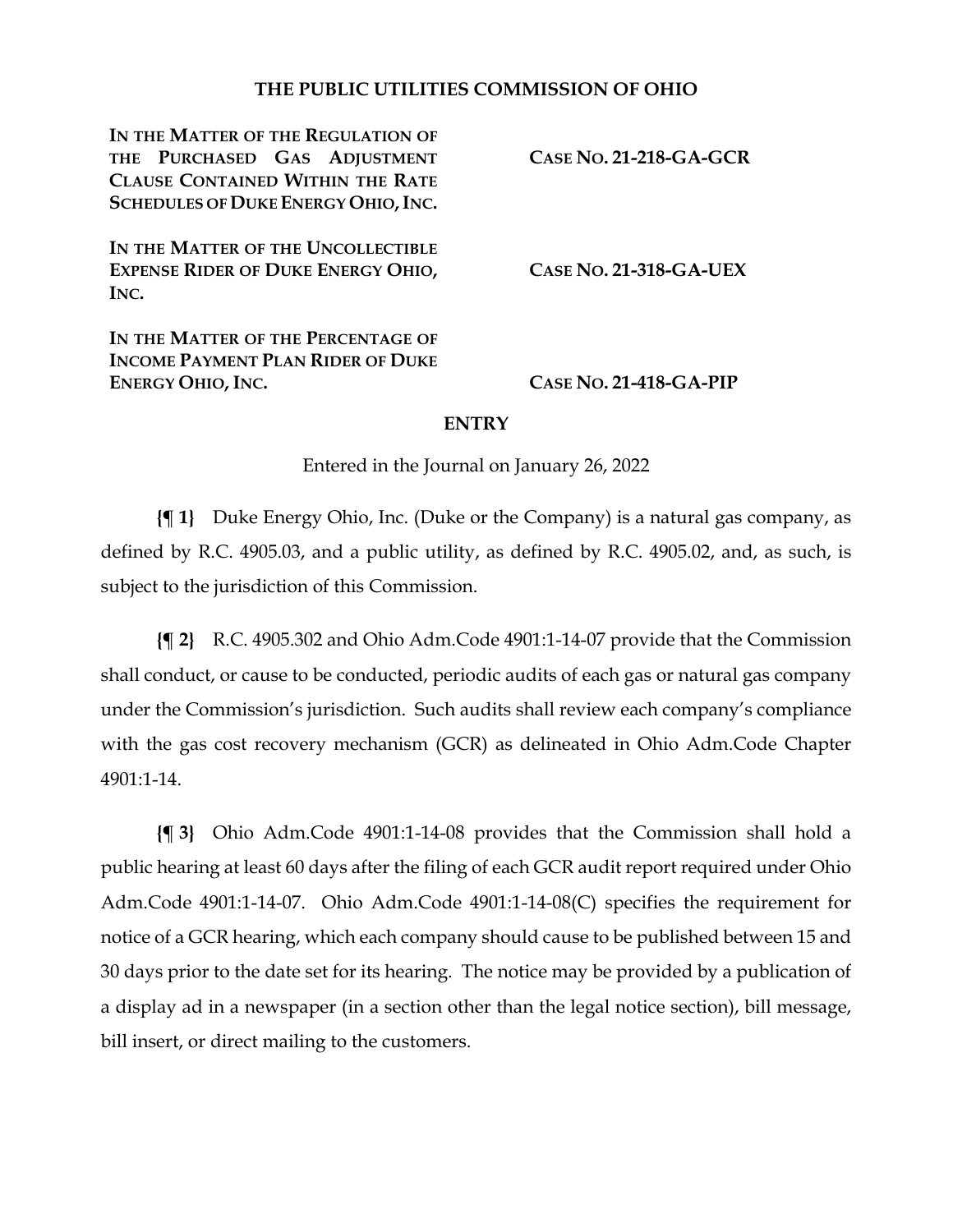**{¶ 4}** On December 21, 2005, the Commission authorized Duke to establish an uncollectible expense (UEX) rider. *In re The Cincinnati Gas & Elec. Co.*, Case No. 05-732-EL-MER, et al., Finding and Order (Dec. 21, 2005). In accordance with the Commission's previous directives, Duke's independent financial auditor is to audit the UEX rider in conjunction with Duke's GCR audit. *In re Duke Energy Ohio, Inc.*, Case No. 10-726-GA-UEX, Finding and Order (June 23, 2010).

**{¶ 5}** Furthermore, the Commission authorized Duke to recover percentage of income payment plan (PIPP) arrearages associated with providing natural gas service through its PIPP rider. *In re Review of PIP Plan Riders*, Case No. 88-1115-GE-PIP, et al., Finding and Order (Dec. 2, 1993).

**{¶ 6}** By Entries issued March 10, 2021, the Commission initiated these proceedings; found that Duke's PIPP rider should be audited in the course of the Company's GCR and UEX audits; established the financial audit periods for the GCR mechanism and UEX and PIPP riders; set the due date by which the financial audit reports must be filed; directed that a management/performance audit of Duke's compliance with the provisions of Ohio Adm.Code Chapter 4901:1-14 be conducted; and provided instructions for Duke's selected auditor. The March 10, 2021 Entries also scheduled these matters for a public hearing to be held on January 11, 2022, and directed Duke to publish notice of the hearing pursuant to Ohio Adm.Code 4901:1-14-08(C). More specifically, the Entries established the due date for the filing of the audit reports as November 12, 2021. A draft audit report for the management/performance audit was due to Staff by October 29, 2021.

**{¶ 7}** By Entry issued April 21, 2021, the Commission selected Exeter Associates, Inc. (Exeter) as the management/performance auditor.

**{¶ 8}** By Entry issued October 29, 2021, Staff's motion to extend the due date for the submission of the draft and final management/performance audit reports and to reschedule the hearing was granted, such that the draft and final management/performance audit reports were due on December 1, 2021, and December 17, 2021, respectively, and the hearing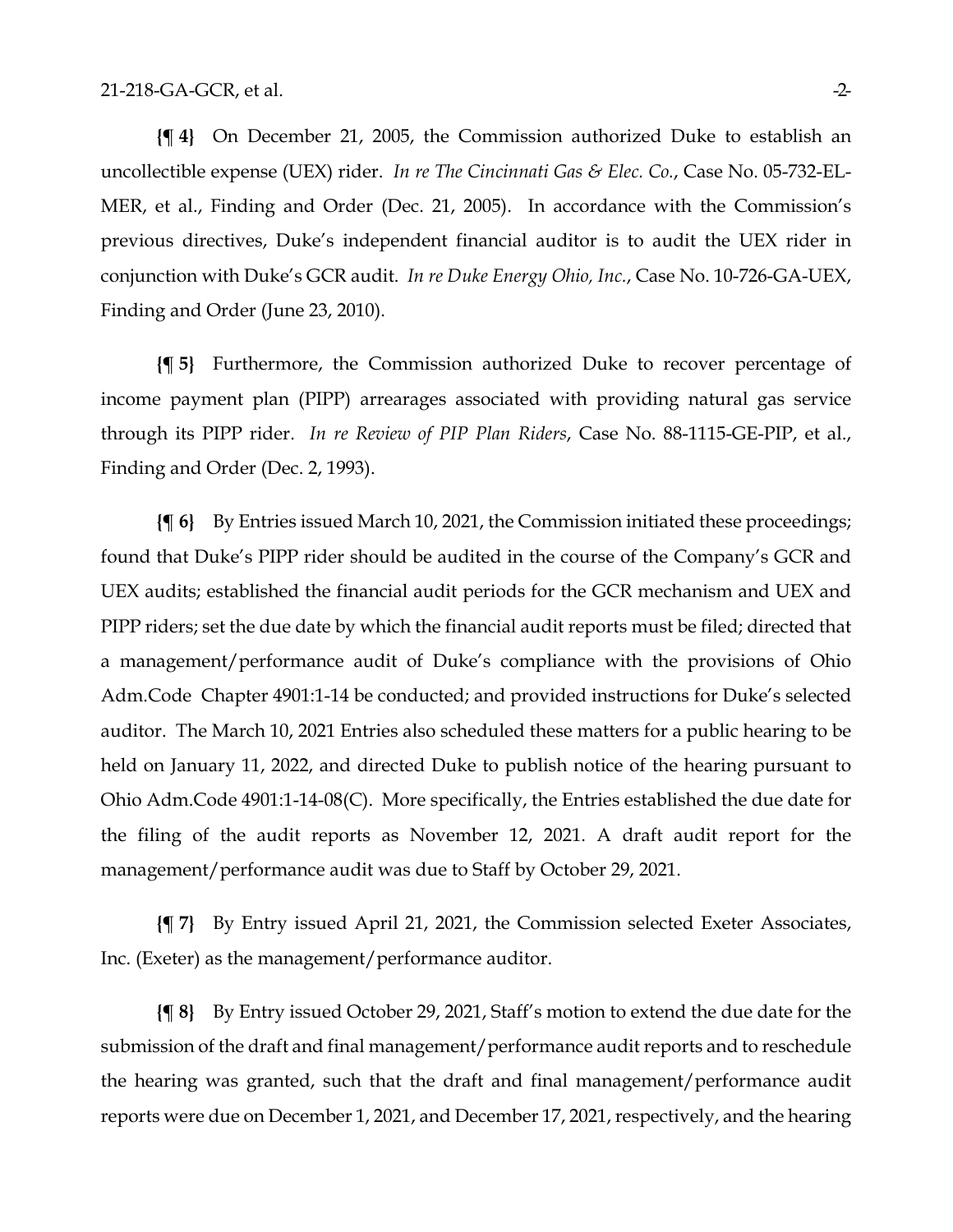was rescheduled to commence on February 17, 2022. In all other respects, the procedural schedule and associated directives established in the Entries issued March 10, 2021, remained in effect, including that Duke file its testimony at least 16 days prior to the hearing, and any other party file its direct testimony at least seven days prior to the hearing. Entry (Mar. 10, 2021) at ¶ 11. Accordingly, Duke's testimony is due on February 1, 2022, and any other party's testimony is due on February 10, 2022.

**{¶ 9}** On November 12, 2021, the GCR audit report was filed in Case No. 21-218- GA-GCR (*GCR Case*), the UEX audit report was filed in Case No. 21-318-GA-UEX (*UEX Case*), and the PIPP audit report was filed in Case No. 21-418-GA-PIP.

**{¶ 10}** In response to the UEX audit report recommendations, on December 1, 2021, Duke filed a second amended UEX application, work papers, and tariff sheets in the *UEX Case*.

**{¶ 11}** On December 17, 2021, consistent with the revised procedural schedule, the auditor filed the management/performance audit report in the *GCR Case*.

**{¶ 12}** On January 25, 2022, in the above-noted cases, Duke filed a motion to modify the procedural schedule and a request for expedited ruling. Duke notes that, pursuant to the current procedural schedule, the Company's testimony is due by February 1, 2022. To facilitate additional time for the parties to engage in settlement discussions, Duke requests that the deadlines to file testimony be extended such that the Company's testimony is due February 11, 2022, and any other party's testimony is due February 21, 2022. While Duke also proposes that the evidentiary hearing be rescheduled for February 28, 2022, the Company states that its request presumes that the hearing for any public testimony would remain unchanged. Further, Duke declares that no party opposes the request for an extension of the procedural schedule or the issuance of an expedited ruling.

**{¶ 13}** The attorney examiner finds Duke's unopposed motion to extend the due date to file testimony and to call and continue the evidentiary hearing, to be reasonable and,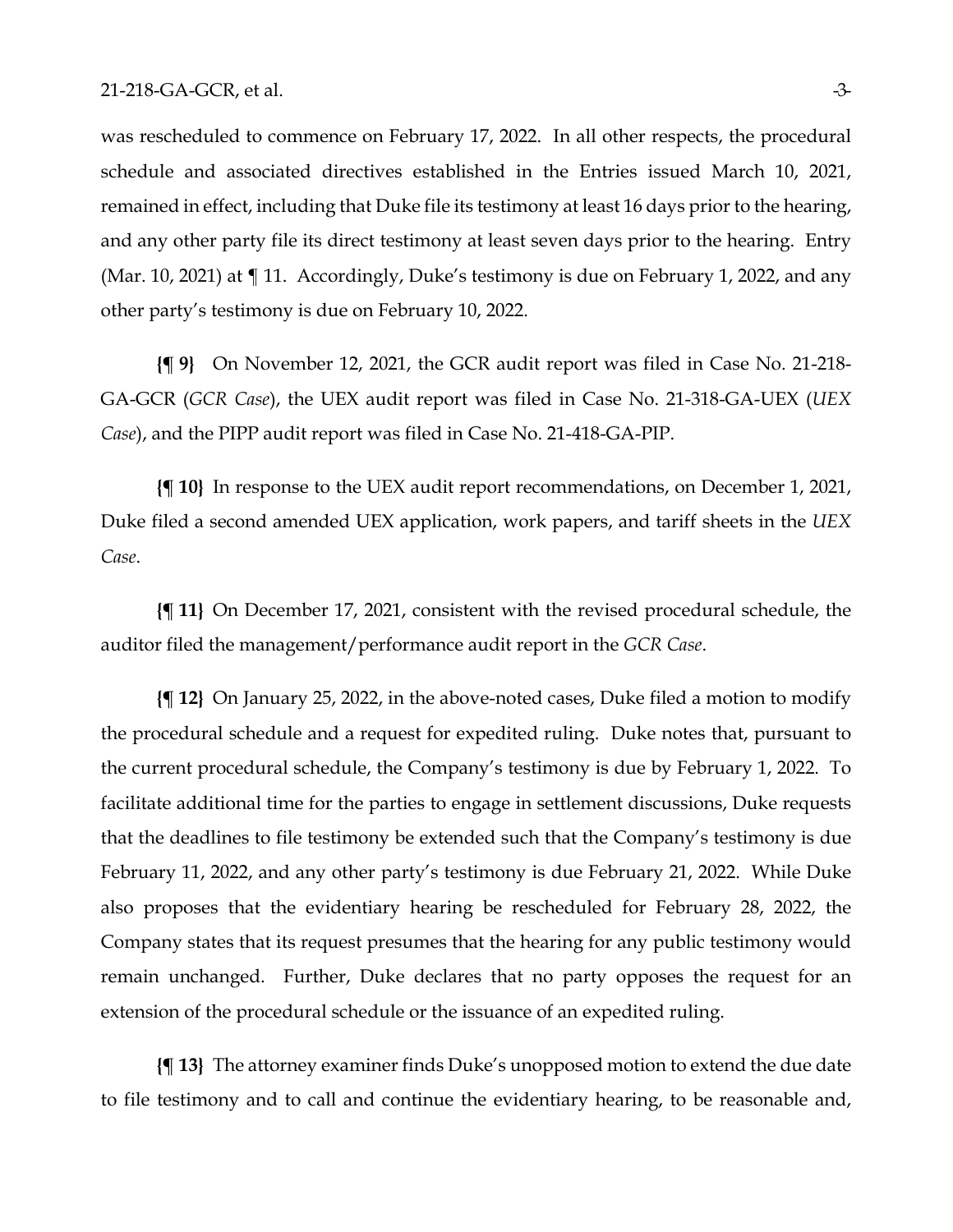therefore, the motion should be granted. Accordingly, the Company's testimony shall be due by February 11, 2022. However, February 21, 2022, is a state holiday; therefore, the testimony of any other party is due by February 22, 2022. Further, to facilitate the public testimony of interested persons, the evidentiary hearing will be called, as currently scheduled on February 17, 2022, at 10:00 a.m., and then reconvene on February 28, 2022, via Webex. In all other respects, the directives of the March 10, 2021 Entries shall remain in effect.

**{¶ 14}** As previously noted, the hearing shall be conducted via Webex, which will enable the parties and interested persons to participate by telephone and/or video on the internet. Access information for the hearing will be provided to counsel for parties at their electronic mail address of record.

**{¶ 15}** Interested persons that wish to provide testimony must register with the Commission before 12:00 p.m., on February 15, 2022, at <https://puco.ohio.gov/wps/portal/gov/puco/events/case-no-21-218-ga-gcr-evh> or by calling the Commission at 1-800-686-7826. Interested individuals will be required to provide their full name, home address, telephone number, and electronic mail address, if available; state that they wish to register for the public hearing in Case No. 21-218-GA-GCR, et al.; specify whether they plan to join the Webex event by internet or by telephone; and indicate whether they intend to offer testimony. Individuals that plan to attend the Webex event through internet access must have a computer or smart device with a microphone and speakers, an electronic mail address, and reliable internet service. Interested individuals who wish to attend the public hearing remotely and not offer testimony can do so by registering and indicating they do not intend to provide testimony or by calling 1-408-418- 9388 and entering access code 2330 373 2656. Any person interested in observing the hearing as a nonparty can access the hearing using the link https://bit.ly/21-218-EVH and entering the password PUCO, or by calling 1-408-418-9388, and entering access code/event number 2330 373 2656. The purpose of the evidentiary hearing is for Duke, Staff, and intervenors to provide evidence regarding the audits.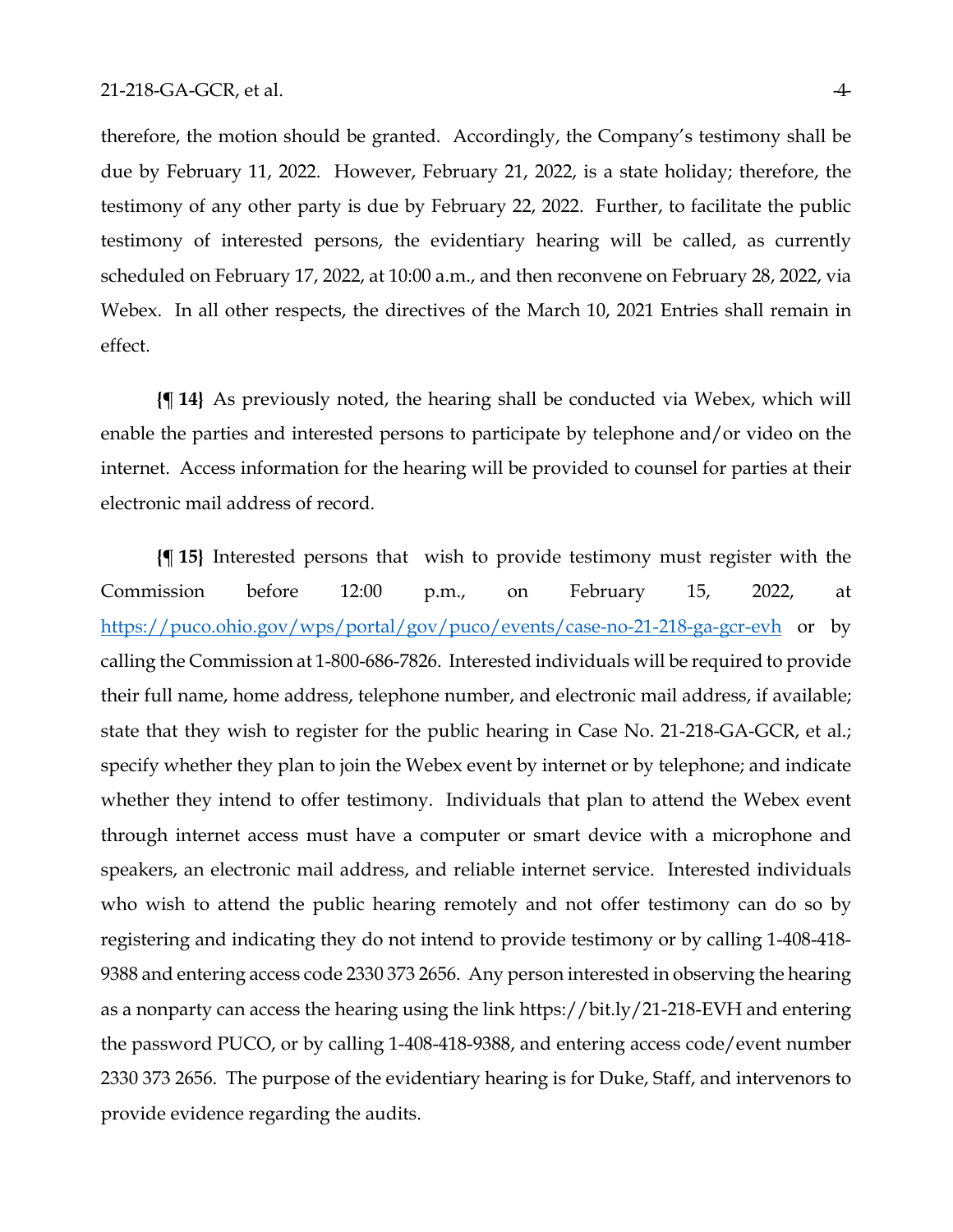**{¶ 16}** On the day of the hearing, individuals who have registered to testify will be asked to speak beginning shortly after 10:00 a.m., so all those who have registered to testify should be prepared to speak at that time. For individuals who are speaking by telephone, the Commission's staff will contact those individuals by telephone when it is time for their testimony and connect them to the hearing. If access or other issues are experienced during the hearing, individuals should immediately use the chat function within Webex or contact the Commission's legal department at 1-614-466-6843 for assistance.

**{¶ 17}** If individuals wish to supplement their testimony with an exhibit for the Commission's consideration, a copy of the document, along with a reference to the case numbers, must be provided to the Commission by February 24, 2022, by electronic mail to ContactThePUCO@puco.ohio.gov or by mail to Public Utilities Commission of Ohio, 180 East Broad Street, Columbus, Ohio 43215.

**{¶ 18}** Public comments can be provided in writing on the Commission's web site at [https://puco.ohio.gov/wps/portal/gov/puco/helpcenter/contactus,](https://puco.ohio.gov/wps/portal/gov/puco/helpcenter/contactus) by electronic mail to ContactThePUCO@puco.ohio.gov, or by mail to Public Utilities Commission of Ohio, 180 East Broad Street, Columbus, Ohio 43215. Written comments should reference the case numbers for these matters.

**{¶ 19}** It is, therefore,

**{¶ 20}** ORDERED, That Duke's motion for an extension of the procedural schedule be granted, as discussed in Paragraph 13. It is, further,

**{¶ 21}** ORDERED, That the hearing in these matters be called on February 17, 2022, at 10:00 a.m., as currently scheduled, and then continued to reconvene on February 28, 2022, at 10:00 a.m., via remote access technology, as discussed in Paragraph 13. It is, further,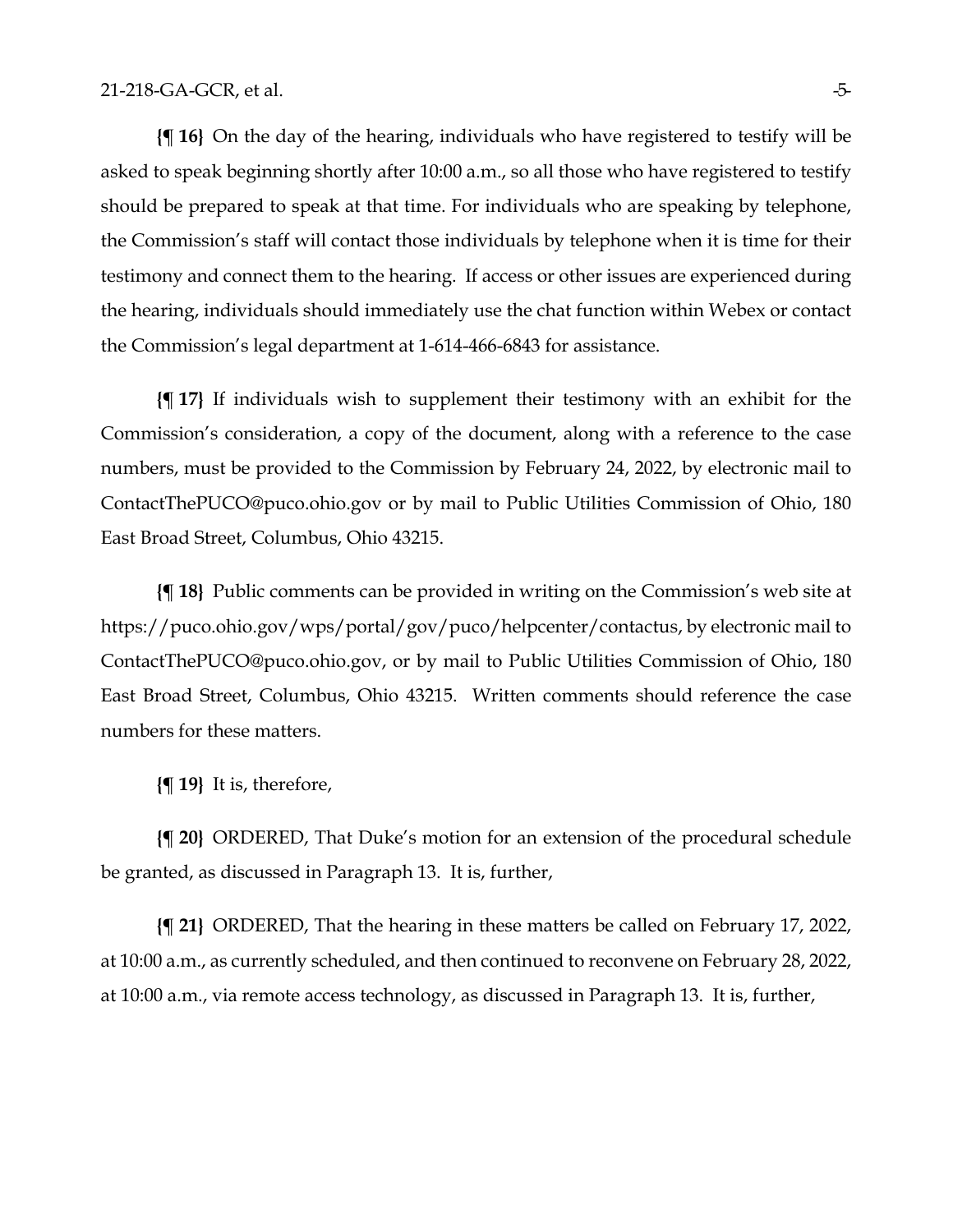**{¶ 22}** ORDERED, That a copy of this Entry be served upon all parties of record.

# THE PUBLIC UTILITIES COMMISSION OF OHIO

*/s/ Greta See*

By: Greta See Attorney Examiner

NJW/hac